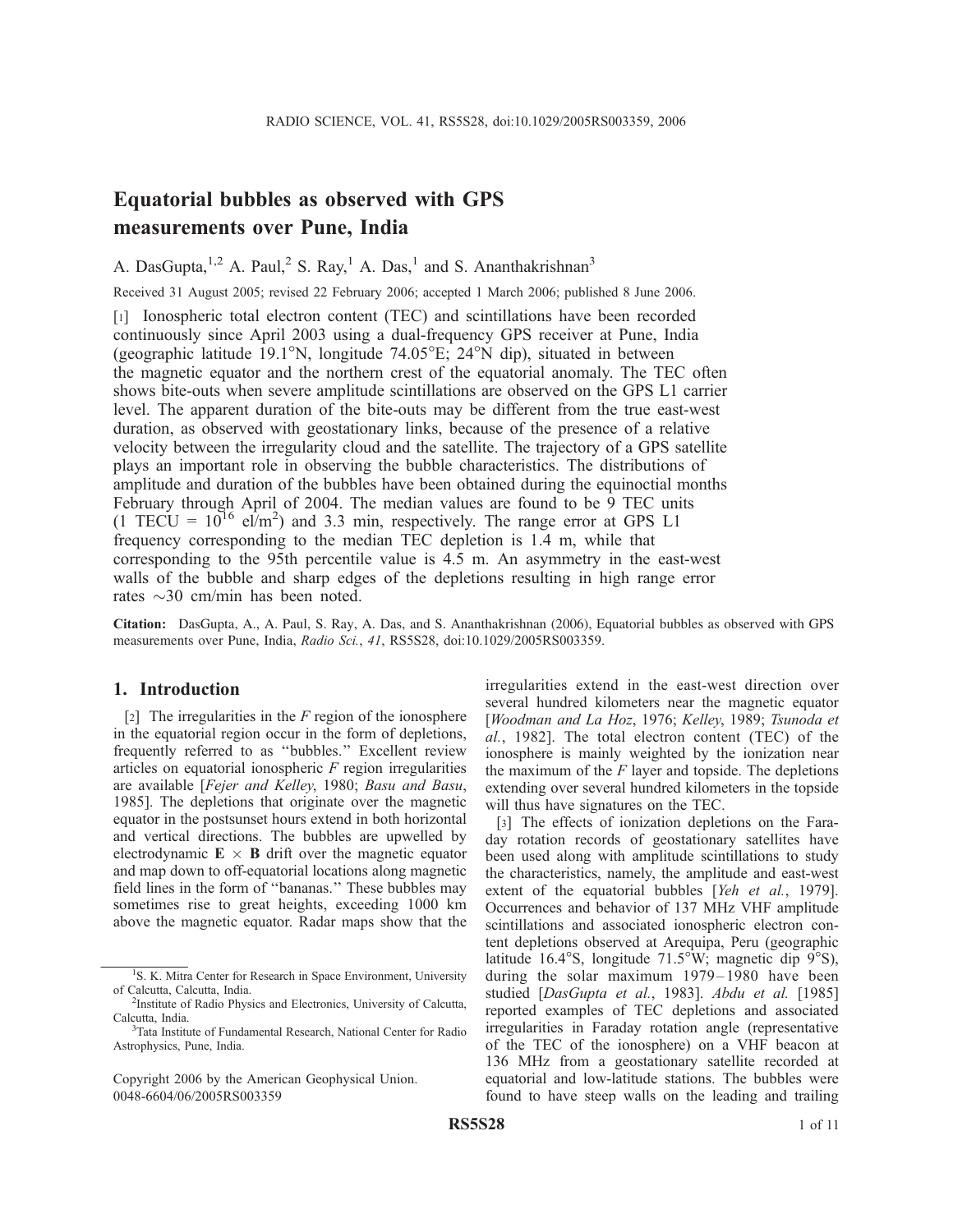edges evident from the large time rate of change of the Faraday rotation angle. Airglow observations with all-sky cameras establish that the irregularity clouds become narrower with latitude on both sides of the magnetic equator [Weber et al., 1980]. With the help of orbiting satellites, it has been found that the equatorial irregularity belt extends to about  $\pm 35^\circ$  dip [Sinclair and Kelleher, 1969]. Both airglow observations and scintillations with orbiting satellites show that the irregularity clouds may split into several streams as one moves away from the equator [Bhar et al., 1970].

[4] Effects of scintillations on GPS-based navigation and communication systems have been extensively studied [Bandyopadhyay et al., 1997; Kintner et al., 2001, 2004; DasGupta et al., 2004a; Rodrigues et al., 2004]. Recently, scintillations of GPS satellite L1 signal have been used to study the latitudinal extent of the irregularity belt [DasGupta et al., 2004b]. The bubbles normally drift from west to east. As a bubble moves across a satellite link, ionization depletions and scintillations are usually encountered. The parameters characterizing the ionization depletions, namely, the depth, duration, and leading and trailing edge slopes, provide valuable information to system designers. An estimate of the range error, extent of the bubble, and ionization gradients measured in the equatorial region provides an indication for possible GPS system outages.

[5] The time rate of change of TEC and its standard deviation measured using GPS transmissions at Ascension Island (geographic latitude 7.95°S, longitude 14.41°W; magnetic latitude  $16^{\circ}$ S) have been shown to be indicators of the presence of scintillation-causing irregularities [Basu et al., 1999]. GPS TEC and carrier phase measurements also show equatorial depletions. Since the GPS satellites apparently have a slow motion, the observed effect will be due to a combination of several factors. In order to study the characteristics of bubbles, the geometry of the GPS links with respect to the field-aligned bubbles has to be considered.

[6] When a bubble drifting eastward crosses a geostationary satellite link, the east-west extent of the observed ionization depletions are determined solely by the irregularity drift. Duration of bubbles observed with GPS transmissions, where the satellites are slowly moving, is dependent on the relative motion of the satellite at the pierce point altitude and the drift of the ionospheric irregularities. The orientation of the satellite trajectory also plays an important role in determining whether a component of its velocity will be parallel or antiparallel to the irregularity drift. If the satellite track velocity has an eastward component, the duration of the observed bubble will be prolonged as the irregularities normally move from west to east. In such cases, the fading rate of the scintillation patch may become very slow and may adversely affect the GPS receiver's tracking performance, leading to GPS L1 and L2 cycle slips [Kintner et al., 2001]. On the other hand, if the satellite pierce point track velocity is westward, the duration of the observed bubble will be reduced. In addition, since the GPS orbit has an inclination of  $55^{\circ}$ , the actual east-west horizontal duration may be obtained from the observed duration using the geometrical secant factor of the orbital inclination projected at the ionospheric pierce point altitude. Observation of bubbles using GPS transmissions thus requires a very careful analysis. This paper critically examines the influence of the GPS trajectory on the observed features of the bubble and presents a study on the characteristics of the bubbles observed with GPS satellites from a station situated in between the magnetic equator and the northern crest of the equatorial ionization anomaly in the Indian longitude sector.

## 2. Data

[7] A dual-frequency semicodeless (Allen Osborne) GPS receiver has been in operation at the Giant Meterwave Radio Telescope (GMRT) (geographic latitude 19.1°N, longitude 74.05°E; dip  $24^\circ$ N) site near Pune since April 2003. This paper is based on GPS total electron content (TEC) measured from group delay (TECtau) and the signal-to-noise ratio (SNR-CA) at L1 frequency when the receiver is operated in the coarse acquisition (C/A) mode at a sampling frequency of 1 Hz during the equinoctial months, February through April, of 2004. The sunspot number during this period varied from 13 to 88.

[8] A location like GMRT situated in between the magnetic equator and the northern crest of the equatorial ionization anomaly is ideally suited for studying the equatorial bubbles. GPS links toward the north of the station normally look through the northern crest of the equatorial anomaly and would frequently encounter the northern limit of the equatorial irregularity belt. Looking toward the south, an end-on view of fieldaligned bubbles over a longer path can be possible in the satellite-to-ground propagation path. Normally, northsouth satellite trajectories showing scintillations over a long period with transition from intense scintillations to no scintillations or vice versa correspond to crossing over the northern edge of the irregularity cloud. In order to determine the east-west dimension of the bubbles moving across the line of sight, these two extreme situations have to be avoided. GPS transits exhibiting clear edges of scintillations on SNR records and associated depletions, which are observed to cross a particular link within a cone of  $30^{\circ}$  around the zenith (i.e., above  $60^{\circ}$  elevation), are selected. The TEC data are subject to a 90-min moving average and are referred to as TEC-mov-avg. Deviations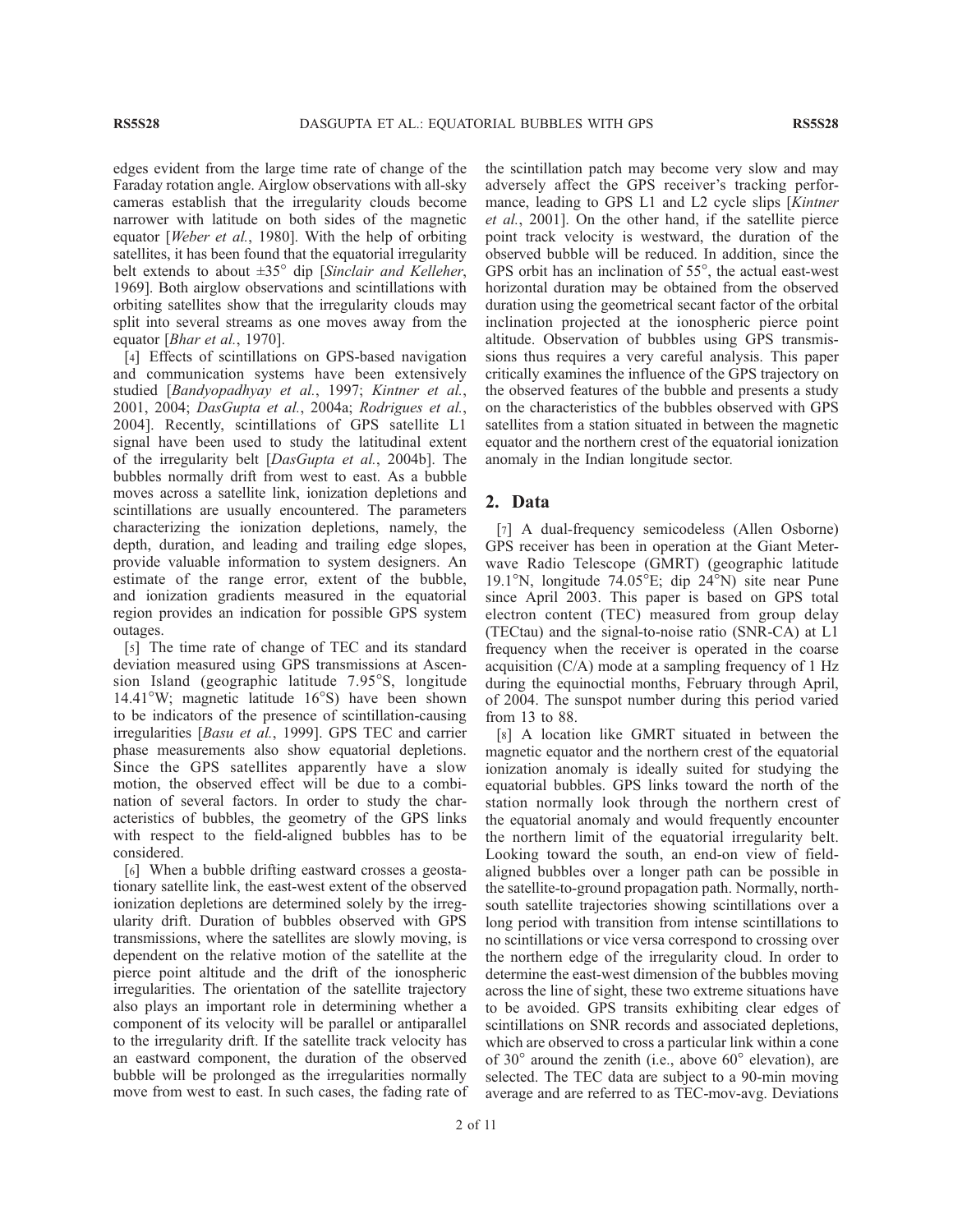

Figure 1. Sketch of a typical equatorial plasma bubble, which is wide over the magnetic equator and narrows down north of the station, drifting eastward. A north-south GPS trajectory is intercepted by the bubble during the time interval  $(t_3 - t_2)$ , where  $t_2$  corresponds to the time when the eastern wall of the bubble hits the GPS link, and  $t_3$  corresponds to the time when the western wall hits the link. Section *ab* is the apparent spatial extent of the bubble.

from the average value are used for measuring the amplitude and duration of a bubble.

#### 3. Results

[9] The spatial variation of a typical bubble and the GPS link positions with time is sketched in Figure 1. The bubble is wide over the magnetic equator and gradually tapers down at higher latitudes. The bubble, which drifts eastward, may be developed at the meridian of the station or west of it. A representative GPS trajectory from north to south at the ionospheric pierce point height is also drawn. At time  $t_1$ , the GPS satellite may be at the latitude corresponding to the northern limit of the feet of the equatorial irregularity. However, no scintillation patches on signal-to-noise ratio (SNR) records or depletions in the total electron content (TEC) would be noted at this time, as the bubble does not intersect the satellite trajectory. Because of simultaneous movements of the link and the bubble, at time  $t_2$ , when the eastern edge of the plasma bubble corresponding to point  $a$  first hits the GPS satellite link, fluctuations will start on the SNR coupled with the leading edge of the TEC depletion. At a later time  $t_3$ , the western wall of the irregularity corresponding to point b crosses the GPS trajectory. Fluctuations in SNR will die down, and the trailing edge of the depletion will be observed. Thereafter, the bubble drifting eastward does not intercept this GPS satellite trajectory anymore. Thus the scintillation patch observed by the GPS link would have duration of  $(t_3 - t_2)$ . In calculating the actual east-west horizontal extent, the

relative motion between the irregularity and the satellite at the ionospheric pierce point height has to be taken into account. Irregularities normally move from west to east with an average velocity of 100 m/s [*Fejer et al.*, 1985]. Thus, if the satellite is moving eastward, the apparent duration of the bubble would be longer. On the other hand, if the satellite moves westward, the observed duration would be diminished. In other words, the vector sum of the ionospheric projection of the satellite velocity and the irregularity drift orthogonal to the propagation path determines the spatial extent of the irregularity bubble [*Basu et al.*, 1999]. During the interval  $(t_3$  –  $t_2$ ), the eastward drift velocity of the plasma bubble is parallel to the eastward component of the pierce point projected satellite track velocity. In the present case, the duration of the observed bubble would be prolonged by the combination of these two velocities. The section marked ab would give an apparent east-west extent of the bubble. Since the GPS orbit has an inclination of  $55^\circ$ , the actual east-west dimension may be obtained by dividing the observed extent with the geometrical secant factor (orbital inclination projected at the ionospheric pierce point altitude). For a satellite trajectory moving from south to north, the sequence of events would be reversed.

[10] Figure 2 shows a typical sample of signal-to-noise ratio of the satellite link (SNR-CA), operated in the coarse acquisition (C/A) mode, showing intense scintillations and associated depletions in TEC calculated from group delay (TECtau) of GPS satellite SV25 on 25 March 2004. The 90-min moving average of TECtau (TEC-mov-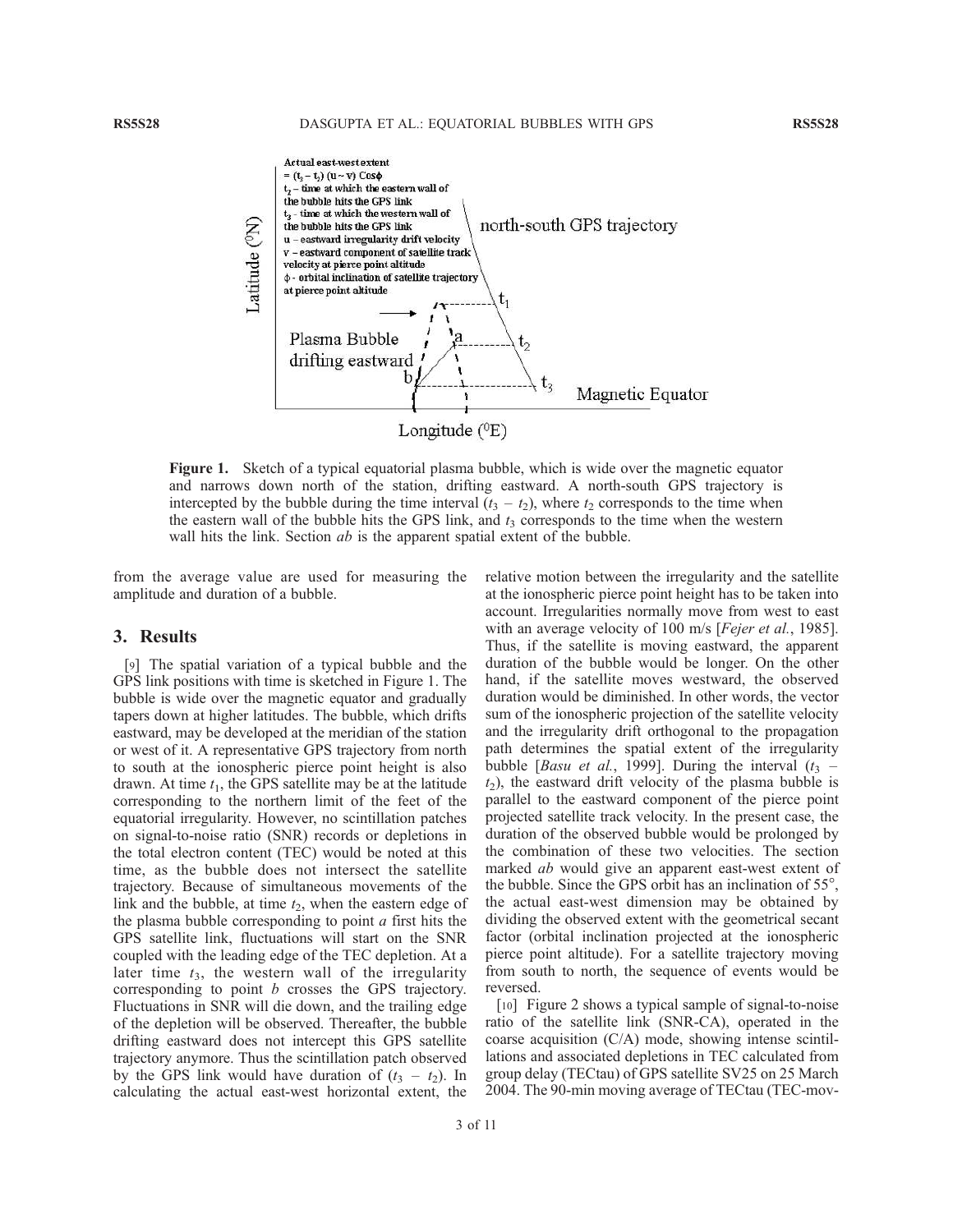

Figure 2. Typical sample record from GPS satellite SV25 observed from the GMRT site on 25 March 2004. Curve 1 refers to the elevation angle of the satellite during its transit, curve 2 represents the total electron content (TEC) calculated from the group delay (TECtau), curve 3 is the 90-min moving-averaged TECtau (TEC-mov-avg), and curve 4 shows the signal-to-noise ratio for the satellite link operated in the coarse acquisition (C/A) mode (SNR-CA).

avg) is shown along with TECtau. Large fluctuations in TECtau near the ends of the track could be ascribed to multipath effects at low elevation angles. The TEC depletion, which occurred from  $1448 - 1518$  UT, had amplitude of 19 TEC units  $(1 \text{ TECU} = 10^{16} \text{ el/m}^2)$ over an ambient of 59 TECU. The 350-km subionospheric points corresponding to the depletion were  $(18.40^{\circ}N, 73.84^{\circ}E)$  and  $(19.21^{\circ}N, 73.99^{\circ}E)$ . The SNR-CA records were clear prior to and after the bubble. The eastern wall of the depletion is found to have a slope of 1.08 TECU/min, while the western wall has a slope of 1.2 TECU/min.

[11] Figure 3 shows the trajectories of GPS satellites SV13, 20, and 25 at the ionospheric height of 350 km tracked from the GMRT site during the night of 25 March 2004. The starting and ending times of the tracks are also marked in Figure 3. During 1200– 2400 UT (1800 – 0600 LT), 17 GPS satellites, namely, SV1, 3, 7, 8, 11, 13, 14, 15, 16, 18, 20, 21, 22, 25, 27, 28, and 30 were tracked. A typical sketch of an equatorial bubble, which is wide over the magnetic equator and narrows down to the north of the station, is again shown. The smaller ellipse around the station indicates the zone of reception with 60° elevation mask. The bigger ellipse is the zone of reception from the GMRT site with 5°

elevation mask. The magnetic equator and the northern crest of the equatorial anomaly around  $30^{\circ}$ N dip are also shown in Figure 3. GPS satellite SV25, which shows fluctuations in SNR and an associated bite-out in TEC around 1500 UT (Figure 2), moves from south-west to north-east nearly along a meridian during the interval 1415 –1615 UT. From 1815 UT onward until the end of the track at 1911 UT, it moved in an eastward direction with practically no north-south motion. In the absence of an irregularity, the SNR showed a clean record. An irregularity drifting from west to east crossed the track of SV25 around 1500 UT, triggering fluctuations in SNR and bite-outs in TEC. Thereafter, the satellite link moving in an eastward direction crossed the eastern wall of the irregularity.

[12] This transition from a no-scintillation zone north of the present station to the equatorial belt could be understood from a more or less north-south GPS trajectory. Figure 4 shows the plot of signal-to-noise ratio (SNR-CA) of GPS SV15 recorded from the GMRT site on 8 March 2004 during 1230 –1730 UT. The 350-km subionospheric track of SV15 is shown in the inset. SV15 moved from north of the station southward. Fluctuations in SNR-CA started around 1430 UT when the pierce point of the satellite was north of the station at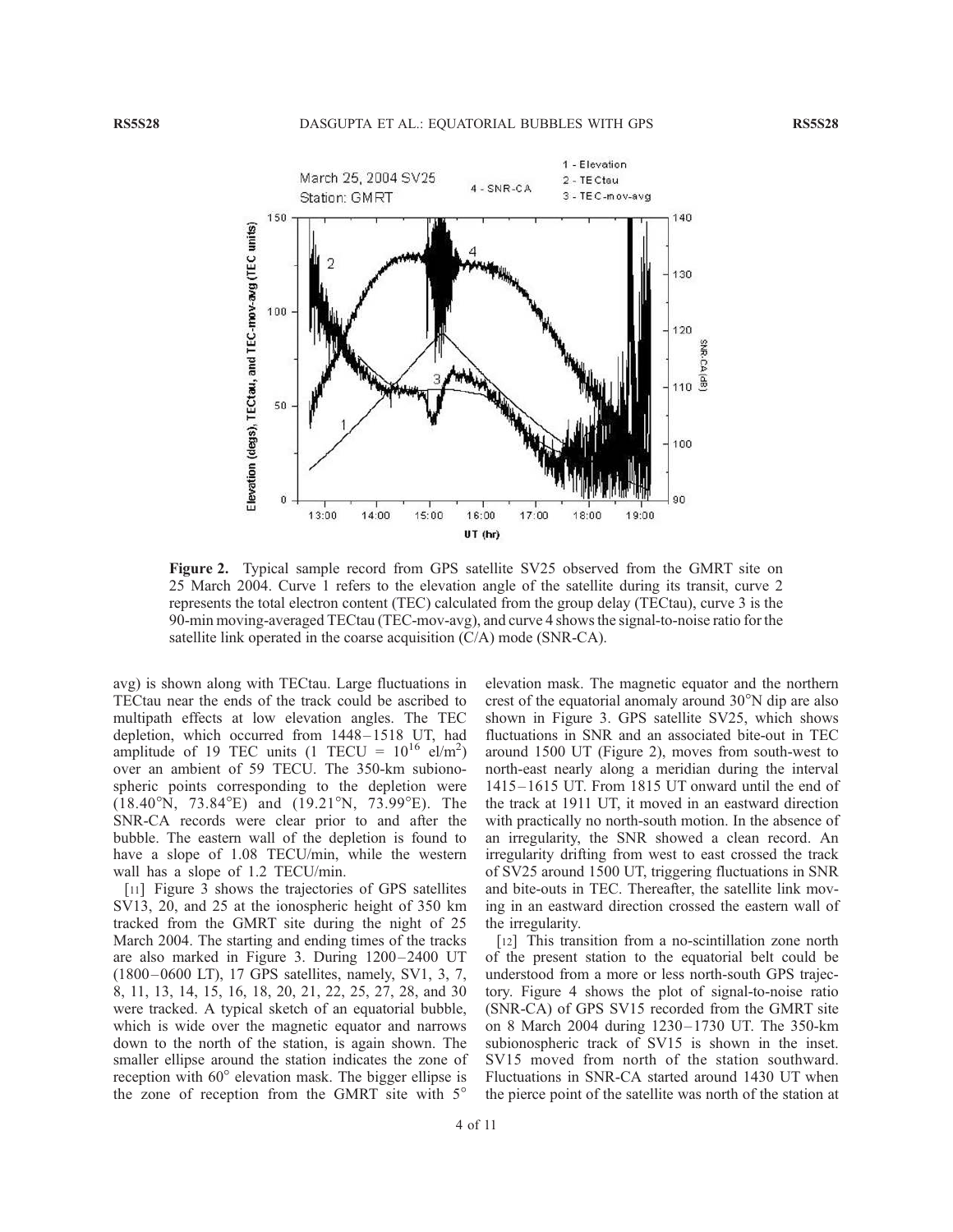

Figure 3. Tracks of GPS satellites SV13, 20, and 25 at the ionospheric height of 350 km observed from the GMRT site on 25 March 2004 over the time interval 1200– 0000 UT (1800 – 0600 LT). The small ellipse around the station indicates the zone of reception above the  $60^\circ$  elevation mask, while the bigger ellipse is the zone of reception from the GMRT site with  $5^\circ$  elevation mask. The sketch of a typical equatorial bubble, drifting eastward, which is wide over the magnetic equator and narrows down to the north of the station, is shown by the dotted curve. The magnetic equator and the northern crest of the equatorial anomaly around the  $30^{\circ}$  dip are also shown.

 $19.3^{\circ}$ N and continued until 1700 UT, when the subionospheric location of the satellite was at  $11.4^\circ$ N. The presence of a clear record prior to onset of fluctuations in SNR-CA indicates the possibility of the satellite link crossing the northern limit of the equatorial irregularity belt around 1430 UT. Scintillations in excess of 10 dB were observed from 1430 to 1700 UT, a period of 150 min. Assuming an average east-west drift velocity of 100 m/s, this corresponds to an east-west extent of 900 km. Although it is not impossible to have a 900-km-wide irregularity cloud, it is unlikely to be observed frequently from a station like GMRT situated away from the magnetic equator. Furthermore, a 900-km east-west wide irregularity patch is likely to simultaneously include other GPS links also. A north-south moving satellite in the Northern Hemisphere sometimes shows scintillations over a prolonged period with clean records on the north. These satellites may also sometimes view the field-aligned ''bubbles'' end on over a longer path when they move south over the magnetic equator and may exhibit enhanced scintillations. Figure 5 illustrates this transition from the intense equatorial belt to the no-scintillation midlatitude region as seen from Calcutta (geographic latitude 22.58<sup>°</sup>N, longitude  $88.38^{\circ}E$ ; dip  $32^{\circ}N$ ), situated at latitude

higher than that of GMRT. This feature is regularly observed from Calcutta, which is situated near the northern crest of the equatorial anomaly in the Indian longitude zone.

[13] The subionospheric trajectories of GPS satellites play an important role as far as observing bubbles are concerned. The distances of different satellites' 350-km pierce point longitudes from the GMRT meridian  $(74.05^{\circ}E)$  explain this point. These distances may be calculated from the differences of the satellite's pierce point longitude from the GMRT meridian. If an eastward location of the pierce point with respect to the station meridian is taken as positive and a westward location as negative, satellites with a prolonged constant positive distance from the meridian would understandably be moving in a north-south direction along a meridian east of GMRT with very little west-east motion during the above time interval. Duration of bubbles observed by such satellite trajectories would then be unaffected by any eastward/westward component of satellite velocity and would mainly be determined by the eastward drift of the bubble. On the other hand, satellite trajectories having an inclined orientation would be moving either toward or away from the GMRT meridian with a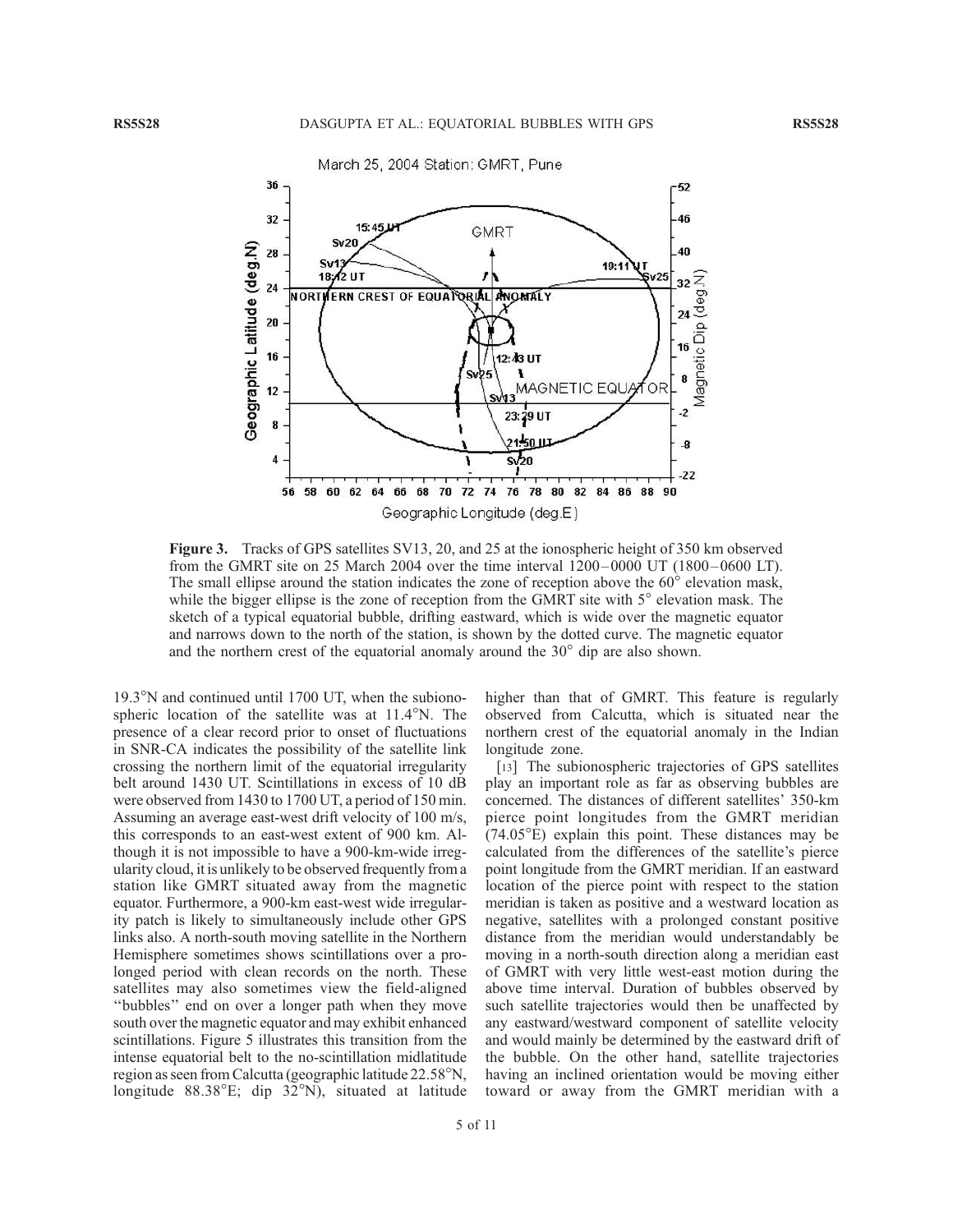

Figure 4. SNR-CA for SV15 plotted against universal time observed from the GMRT site on 8 March 2004. The inset shows the track of the same satellite with the start and end time. The ellipse indicates the zone of reception at  $5^\circ$  mask angle.

pronounced eastward/westward component of velocity at the pierce point.

[14] An idea about the eastward/westward component of the ionospheric pierce point projected GPS satellite track velocity can be obtained from Figure 6, which shows the same for 25 March 2004 from the GMRT site during 1300-0030 UT (1900-0630 LT). Satellite tracks, with a progressively increasing positive distance or a progressively decreasing negative distance from the GMRT meridian, have positive eastward velocities. Satellites SV13, 20, and 25 are labeled, and portions of their tracks, which exhibited TEC depletions in excess of 1 TECU above an elevation of  $60^\circ$ , are indicated by thick lines. Satellite SV25 was initially at a western location with respect to GMRT. It moved eastward toward the station meridian and beyond with a progressively increasing positive distance and had a positive eastward component of velocity throughout its track. Satellites SV13 and 20 were initially at a farwest longitude from the station meridian on 25 March 2004. They moved eastward toward the station meridian with progressively decreasing negative distance, crossed the station meridian, and moved further eastward with progressively increasing positive distance. As a result, their 350-km projected track velocities were always eastward. The striking feature of Figure 6 is the concentration of the eastward component of the pierce point projected satellite velocities around 100 – 150 m/s, particularly during 1630 –2030 UT on 25 March 2004. This suggests that the apparent duration of bubbles would be more than the actual duration. When the eastward component of velocity of the ionospheric intersection point of a GPS satellite becomes  $100-150$  m/s and nearly matches the eastward velocity of a bubble, the fading rate may become very slow. This may adversely affect the GPS receiver's tracking performance when the depth of fading or scintillations is strong and results in GPS L1 and L2 cycle slips [*Kintner et al.*, 2001].

[15] Figure 7 shows the distribution of the TEC depletions in equatorial plasma bubbles observed from the GMRT site within the selected elevation swath (greater than 60°) during February through April 2004. It may be noted that out of the observed 45 bite-outs, the maximum amplitude was found to be about 33 TECU over an ambient of 40 TECU and a median depletion of about 9 TECU against an ambient 33 TECU. The maximum amplitude corresponds to a range error of about 5.3 m at GPS L1 frequency and the median to about 1.4 m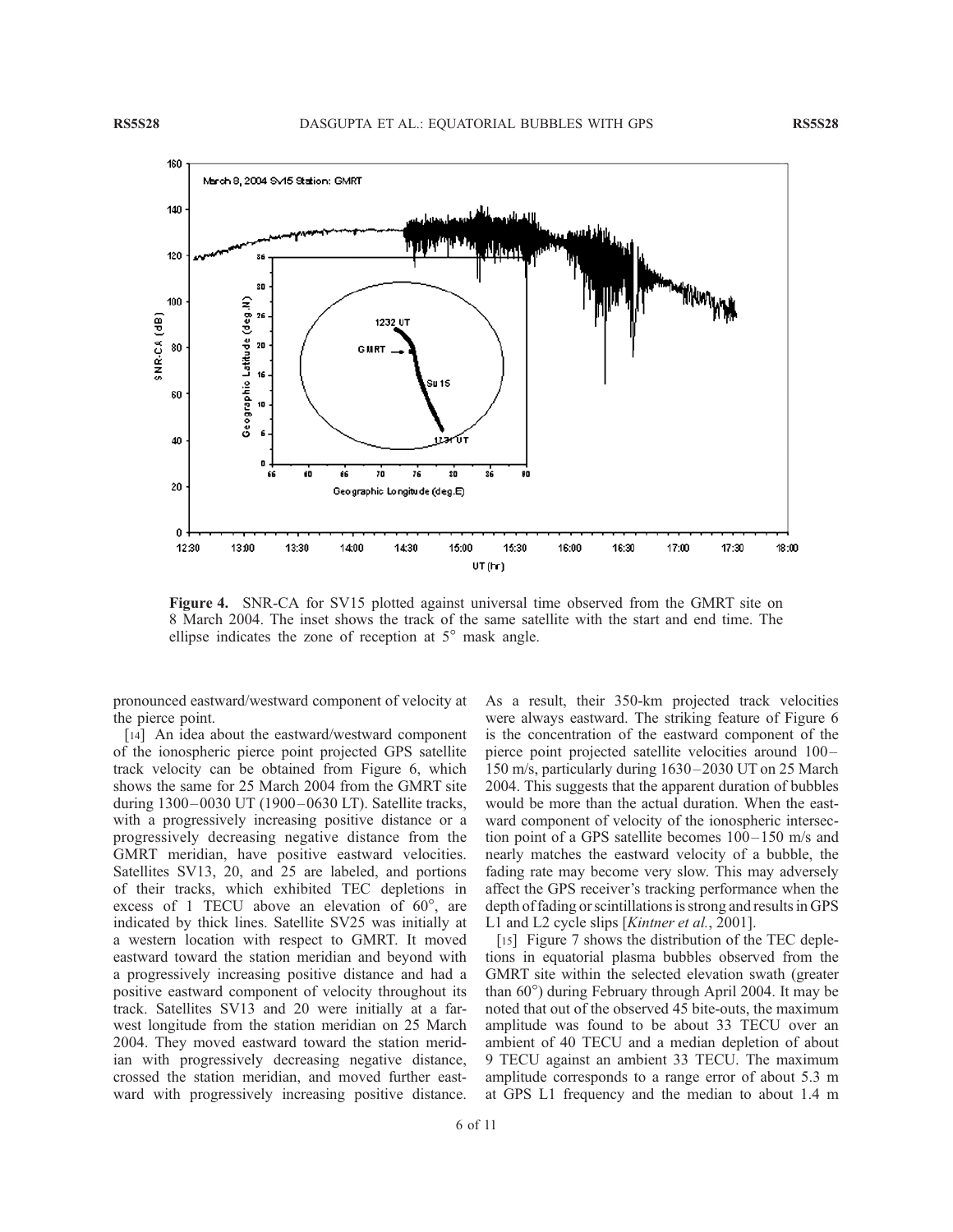

Figure 5. Plot of 350-km subionospheric tracks of GPS satellites observed from Calcutta during 2048-2148 LT in April 2001. The triangles represent points on the track with scintillations in excess of 15 dB, and the dots represent points with no scintillations. The position of the station is indicated by the cross. Observations had been limited to a  $5^\circ$  longitude swath about the station. The traces are smudged because of overlapping of several GPS passes observed over 1 month.

range error. The ambient range error in the equatorial region may be much more than this value. But its variation is smooth in nature, whereas the bubbles introduce a relatively sharper change.

[16] Figure 8a shows the distribution of the duration of bubbles. Taking the geometry of the GPS trajectory into account, that is, the projected inclination of GPS satellites' trajectories at 350 km ionospheric height, the converted duration corresponding to the east-west dimension is shown in Figure 8b. The majority of the bubbles have duration less than 5 min with a maximum

of 14 min. Assuming an average eastward irregularity drift velocity of 100 m/s, the maximum corresponds to an extent of about 80 km and the median 30 km.

[17] The observed bubbles often show asymmetry between the leading (eastern) and trailing (western) edges. Figures 9a and 9b compare the slopes of eastern and western walls of the bubbles. It may be noted that in general, the trailing slope, that is, the western wall, is sharper than the leading slope, that is, the eastern wall. The leading edge slope has a maximum value of 3 TECU/min with a median of about 1 TECU/min. While the maximum corresponds to a range error rate of 48 cm/min, the median yields a range error rate of 16 cm/min. The noted maximum value of the trailing edge slope of 14.4 TECU/min and median of 1.8 TECU/min in Figure 9b conform to the idea of asymmetric edges of the bubble. In this case, the maximum value produces a range error rate of 2.3 m/min and the median 29 cm/min.

# 4. Discussion

[18] This paper critically discusses the problems associated with observations of equatorial bubbles by using GPS transmissions. As the bubbles extend several hundred kilometers on the topside, their characteristics could be studied from depletions in the ionospheric total electron content (TEC), which gives a height-integrated profile of ionization. Selection of GPS links plays an important role in the observed features. The statistics of equatorial plasma bubbles calculated from depletions in TEC in the local postsunset hours around a location like the GMRT site near Pune, which is situated in between the magnetic equator and the northern crest of the equatorial anomaly in the Indian zone, are presented.

[19] The feet of the field tube actually determine the latitudinal extent of the irregularity belt. Bubbles, which are generated west of the station and extend northward from the magnetic equator, move eastward with an average velocity of about 100 m/s. A satellite link first records scintillations when it encounters an edge of the irregularity cloud. In the case of geostationary satellites, where the link is fixed in time and space, normally, the eastern edge of the irregularity hits the link first. With GPS, the first recording of scintillations will depend on the combined effect of the slowly drifting GPS track and the eastward moving irregularity. When a north-south moving GPS track encounters the northern edge and moves through an irregularity cloud, the link will normally show scintillations over a longer period of time. On the other hand, an east-west movement will result in scintillations or bubbles over a relatively shorter interval of time.

[20] The subionospheric trajectories of GPS satellites play an important role as far as observing bubbles are concerned. Duration of bubbles observed by GPS satel-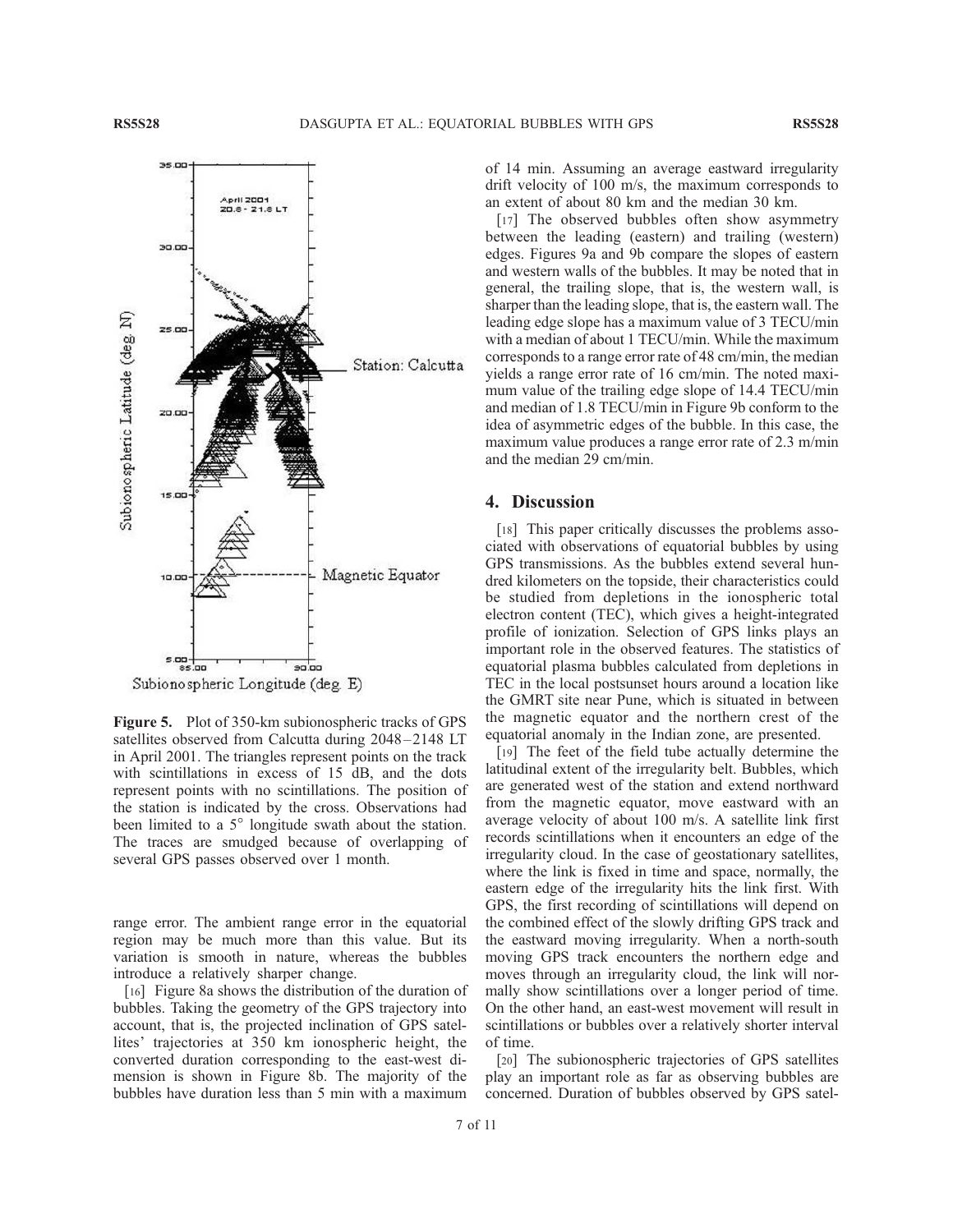

Figure 6. Velocity of different GPS satellites projected at the ionospheric height of 350 km measured from the GMRT site on 25 March 2004 during 1300– 0030 UT. Positive value indicates an eastward component, while negative value indicates a westward component. GPS satellites SV13, 20, and 25 are labeled, and portions of their tracks showing TEC depletions in excess of 1 TECU above an elevation of  $60^\circ$  are marked by thick lines.

lites moving in a north-south direction with very little west-east motion would be unaffected by any westward/ eastward component of satellite velocity and would mainly be determined by the eastward drift of the bubble. On the other hand, GPS satellites with a predominant eastward/westward velocity and very little north-south component while crossing over an irregularity cloud could be used to determine the east-west extent of the bubble by taking into account the ionospheric pierce point projected velocity of the satellite. The east-west dimension is, however, dependent on the magnetic latitude and would be wider over the magnetic equator. The actual direction of motion of the satellite, whether eastward or westward, determines whether the apparent duration of TEC bite-outs as observed along the track of a satellite would be greater or less than the actual duration.

[21] Effects of scintillations on GPS-based navigation and communication systems have been extensively addressed [Bandyopadhyay et al., 1997; Kintner et al., 2001, 2004; DasGupta et al., 2004a]. Bandyopadhyay et al. [1997] reported some examples of degradation in the position accuracy during periods of scintillation activity. DasGupta et al. [2004a] have shown that the accuracy of position fixing with GPS is severely degraded during periods of intense scintillations in high sunspot number years near the crest of the equatorial anomaly. Kintner et al. [2001, 2004] had pointed out that when the ionospheric pierce point velocity of a moving receiver and the scintillation ground diffraction pattern velocity



Figure 7. Amplitude distribution of TEC depletions observed from the GMRT site along the tracks of different GPS satellites during February-April 2004 at elevation angles exceeding 60°.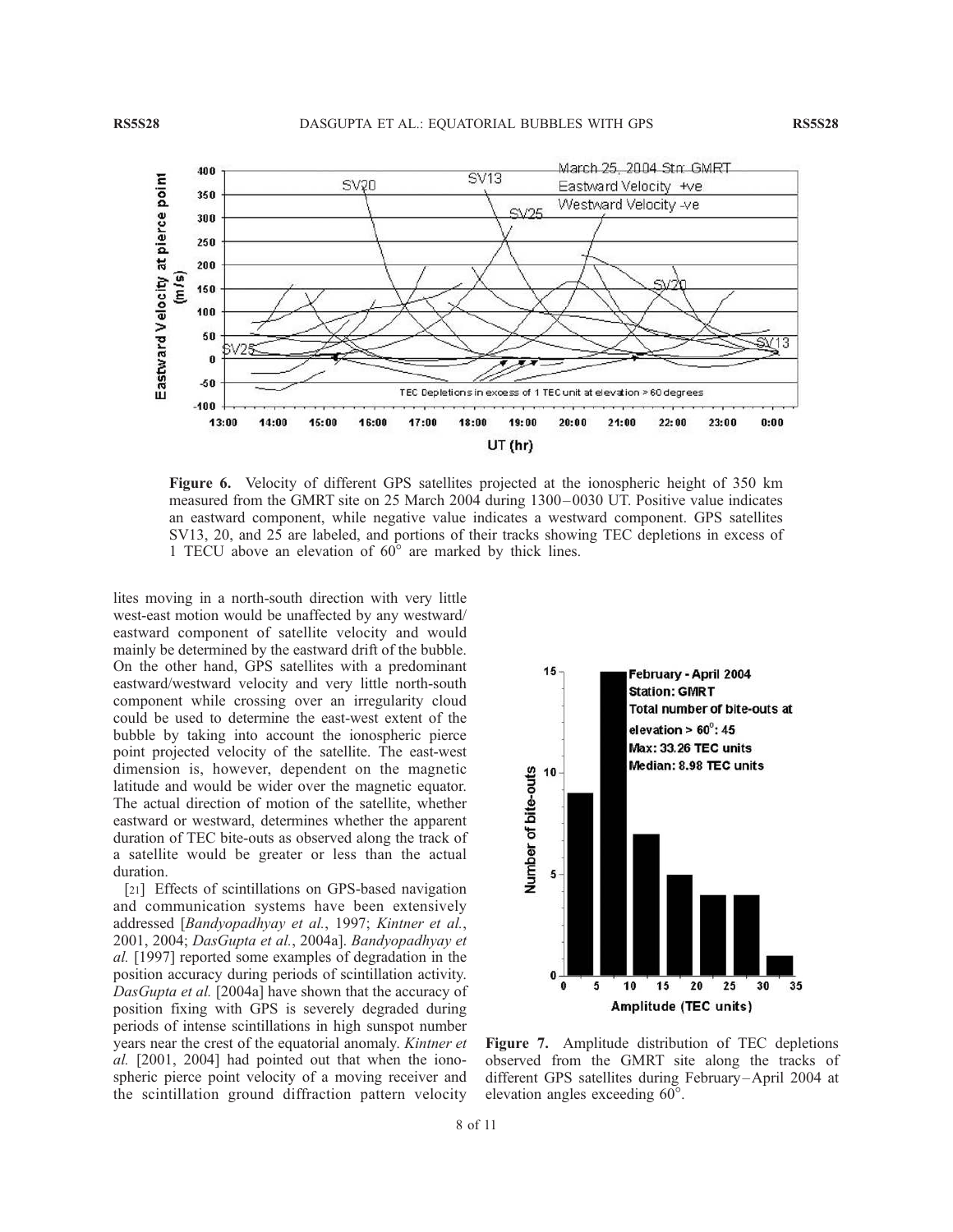

Figure 8. (a) Distribution of duration of bite-outs in TEC along the tracks of different GPS satellites observed from the GMRT site during February –April 2004 when the elevation angle is greater than 60°. (b) Distribution of west-east duration of bite-outs in TEC taking into account the projected inclination of the GPS orbits at the ionospheric height of 350 km.



Figure 9. (a) Distribution of leading (eastern wall of the irregularity) edge of the bite-out in TEC observed from the GMRT site along the tracks of different GPS satellites during February –April 2004 at elevation angles exceeding  $60^\circ$ . (b) Distribution of trailing (western wall of the irregularity) edge of the bite-out in TEC observed from the GMRT site along the tracks of different GPS satellites during February-April 2004 at elevation angles exceeding 60°.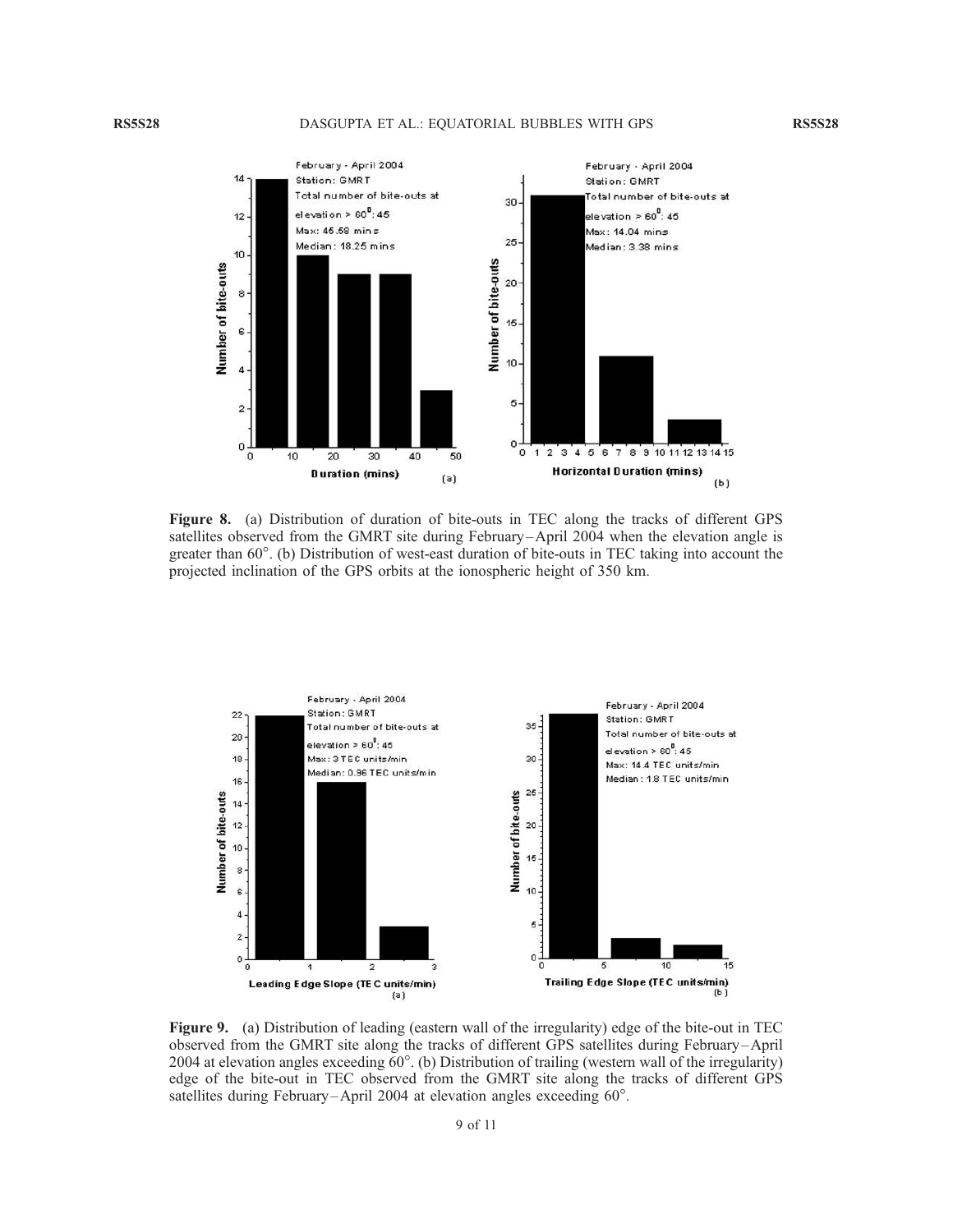match, the probability of loss of lock increases because of the longer duration of the amplitude fades. This case of a moving GPS receiver would be applicable to receivers on board airplanes. Airborne receivers with a predominant east-west motion are more likely to resonate or match velocities with scintillation fade patterns than receivers having a north-south component of motion, where resonance will occur only for specific orientations and projection angles [Rodrigues et al., 2004].

[22] The characteristics of the bubbles, namely, the amplitude and the asymmetric edges, had been studied earlier using observations from geostationary satellites [DasGupta et al., 1983; Abdu et al., 1985]. The depletions in TEC associated with VHF amplitude scintillations at 137 MHz recorded at Arequipa, Peru (geographic latitude 16.4°S, longitude 71.5°W; magnetic dip  $9^{\circ}$ S), during the solar maximum period 1979– 1980 have been found to have a typical duration of  $10-15$  min and amplitude less than 5 TECU, although depletions with amplitude as large as 20 TECU and with duration of more than 30 min had sometimes been encountered [DasGupta et al., 1983]. Examples of TEC depletion events registered on a 136 MHz VHF beacon recorded at equatorial and low-latitude stations in the Brazilian longitude sector during the equinoctial and local summer December-January months of 1982-1983 using the Faraday rotation technique show a steep rate of change of the order of  $7^{\circ}/\text{min}$  [*Abdu et al.*, 1985]. The sharper western wall of the irregularity measured at the GMRT site may in part be attributed to the effect of the neutral wind [*Tsunoda*, 1981]. The maximum gradient of the western wall has been found to be 14.4 TECU/min in the present case. Such steep edges of TEC depletions are quite frequent even under magnetically quiet conditions in the equatorial ionosphere, particularly during the equinoctial months of the solar maximum period. However, in the midlatitudes, enhancements with such sharp edges are usually associated with a magnetically disturbed ionosphere. During the super magnetic storm of 30 October 2003, a large storm-enhanced density (SED) plume extended over the continental United States and Canada in a southeast to northwest direction, with the largest TEC exceeding 200 TECU in the western United States. Large TEC fluctuations, on the order of 5 TECU/ min, in a quasi-magnetic east-west direction along lines of geomagnetic latitude and also in a southeast to northwest direction following the large TEC gradients of the SED, were noted [Basu et al., 2005]. The median value of the amplitude of TEC bite-out observed from the GMRT site, which corresponds to 1.4 m range error at GPS L1 frequency, coupled with the sharp edges of the depletions results in high range error rates  $\sim$ 30 cm/min, which may pose serious problems for position fixing using GPS in the equatorial region, even under magnetically quiet conditions.

[23] **Acknowledgments.** This research has been sponsored in part by the Indian Space Research Organization through the S. K. Mitra Center for Research in Space Environment, University of Calcutta. The authors thank Deepak Bhong of the Giant Meterwave Radio Telescope for looking after the experimental aspects of GPS observations. The authors are grateful to the reviewers for helpful suggestions.

### References

- Abdu, M. A., I. S. Batista, J. H. A. Sobral, E. R. de Paula, and I. J. Kantor (1985), Equatorial ionospheric plasma bubble irregularity occurrence and zonal velocities under quiet and disturbed conditions, from polarimeter observations, J. Geophys. Res., 90, 9921-9928.
- Bandyopadhyay, T., A. Guha, A. DasGupta, P. Banerjee, and A. Bose (1997), Degradation of navigational accuracy with the Global Positioning System during periods of scintillation at equatorial latitudes, Electron. Lett., 33(12), 1010-1011.
- Basu, S., K. M. Groves, J. M. Quinn, and P. Doherty (1999), A comparison of TEC fluctuations and scintillations at Ascension Island, J. Atmos. Sol. Terr. Phys., 61, 1219 – 1226.
- Basu, Su., and S. Basu (1985), Equatorial scintillations: Advances since ISEA-6, *J. Atmos. Terr. Phys.*, 47, 753-768.
- Basu, Su., et al. (2005), Two components of ionospheric plasma structuring at midlatitudes observed during the large magnetic storm of October 30, 2003, Geophys. Res. Lett., 32, L12S06, doi:10.1029/2004GL021669.
- Bhar, J. N., A. DasGupta, and S. Basu (1970), Studies on Fregion irregularities at low latitude from scintillation of satellite signals, Radio Sci., 5, 939-942.
- DasGupta, A., S. Basu, J. Aarons, J. A. Klobuchar, and A. Bushby (1983), VHF amplitude scintillations and associated electron content depletions as observed at Arequipa, Peru, *J. Atmos. Terr. Phys.*, 45, 15-26.
- DasGupta, A., S. Ray, A. Paul, P. Banerjee, and A. Bose (2004a), Errors in position-fixing by GPS in an environment of strong equatorial scintillations in the Indian zone, Radio Sci., 39, RS1S30, doi:10.1029/2002RS002822.
- DasGupta, A., S. Ray, and P. Banerjee (2004b), Northern limit of the equatorial irregularity belt in the Indian zone observed with GPS signal scintillations, paper presented at International Beacon Satellite Symposium 2004 (BSS-04), Int. Cent. Theor. Phys., Trieste, Italy.
- Fejer, B. G., and M. C. Kelley (1980), Ionospheric irregularities, Rev. Geophys., 18, 401-454.
- Fejer, B. G., E. Kudeki, and D. T. Farley (1985), Equatorial Fregion zonal plasma drifts, J. Geophys. Res., 90, 12,249 – 12,255.
- Kelley, M. C. (1989), The Earth's Ionosphere, 115 pp., Elsevier, New York.
- Kintner, P. M., H. Kil, T. L. Bleach, and E. R. de Paula (2001), Fading timescales associated with GPS signals and potential consequences, Radio Sci., 36, 731-743.
- Kintner, P. M., B. M. Ledvina, E. R. de Paula, and I. J. Kantor (2004), Size, shape, orientation, speed, and duration of GPS